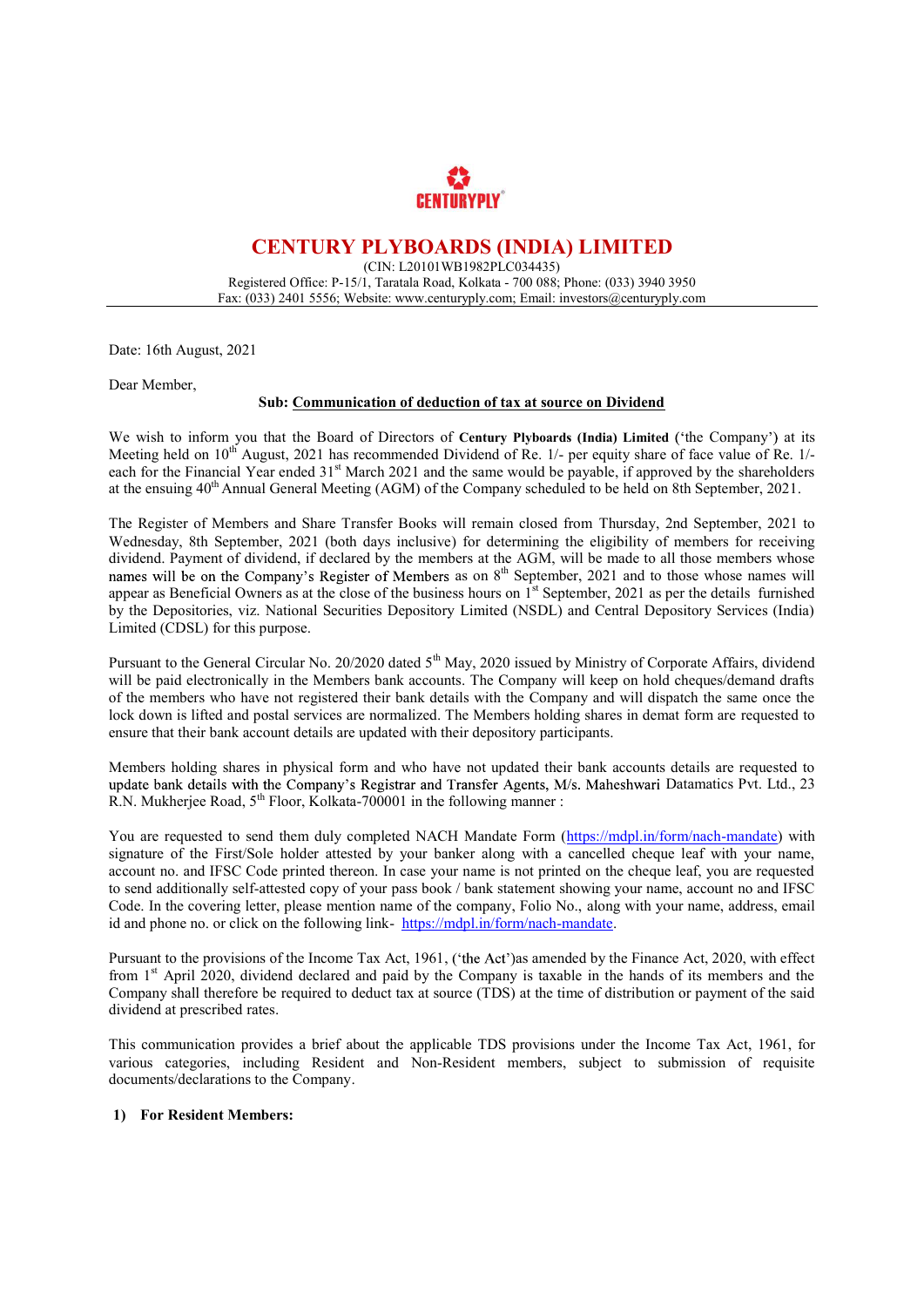| SI.   | <b>Particulars</b>                                                               | Applicable               | Documents required (if any)                                                                                 |
|-------|----------------------------------------------------------------------------------|--------------------------|-------------------------------------------------------------------------------------------------------------|
| No.   |                                                                                  | Rate                     |                                                                                                             |
| (a)   |                                                                                  |                          | In case aggregate Dividend paid is less than Rs. 5000-No TDS shall be deducted in the case of resident      |
|       | financial year does not exceed Rs. 5,000.                                        |                          | individual members, if the amount of such dividend in aggregate paid or likely to be paid during the        |
| (b)   |                                                                                  |                          | In case aggregate Dividend paid is more than Rs. 5000-TDS provisions for resident individual members        |
|       |                                                                                  |                          | if the amount of such dividend in aggregate paid or likely to be paid during the financial year exceeds Rs. |
|       | 5,000 are as follows:                                                            |                          |                                                                                                             |
| (i)   | Members having a valid PAN                                                       | $10.0\%$                 | Update/Verify the PAN and the residential status as                                                         |
|       |                                                                                  |                          | per Income Tax Act, 1961 if not already done with                                                           |
|       |                                                                                  |                          | the depositories (in case of shares held in demat<br>mode) or with the Company's Registrar and Transfer     |
|       |                                                                                  |                          | Agents - Maheshwari Datamatics Pvt. Ltd. (in case                                                           |
|       |                                                                                  |                          | of shares held in physical mode). Shareholders may                                                          |
|       |                                                                                  |                          | update the same using the following link                                                                    |
|       |                                                                                  |                          | :https://mdpl.in/form/pan-update                                                                            |
| (ii)  | Members without PAN or                                                           | 20%                      |                                                                                                             |
|       | having Invalid PAN; and                                                          |                          |                                                                                                             |
|       |                                                                                  |                          |                                                                                                             |
|       | Members who have not filed their                                                 |                          |                                                                                                             |
|       | income tax returns for the previous                                              |                          |                                                                                                             |
|       | two financial years and TDS deducted<br>in their case in each of these two years |                          |                                                                                                             |
|       | exceeds Rs. 50,000                                                               |                          |                                                                                                             |
|       |                                                                                  |                          |                                                                                                             |
|       |                                                                                  |                          |                                                                                                             |
|       | Shareholders who are required to link<br>their Aadhaar number with their PAN     |                          |                                                                                                             |
|       | in terms of the provisions of Section                                            |                          |                                                                                                             |
|       | 139AA(2) of the Act read with Rule                                               |                          |                                                                                                             |
|       | 114AAA of the Income-tax Rules,                                                  |                          |                                                                                                             |
|       | 1962, should do so by 30th<br>September, 2021.                                   |                          |                                                                                                             |
|       |                                                                                  |                          |                                                                                                             |
|       |                                                                                  |                          |                                                                                                             |
| (iii) | Members submitting Form 15G/Form                                                 | NIL                      | Declaration in Form No. 15G (applicable to                                                                  |
|       | 15H                                                                              |                          | individual below the age of 60 years) / Form 15H<br>(applicable to an Individual who is 60 years and        |
|       |                                                                                  |                          | older), fulfilling certain conditions. Shareholders                                                         |
|       |                                                                                  |                          | may submit the declaration using the following link                                                         |
|       |                                                                                  |                          | for claiming Exemptions-                                                                                    |
|       |                                                                                  |                          | $\frac{https://mdpl.in/form/15g-15h}{https://mdpl.in/form/15g-15h}.$                                        |
| (iv)  | Members submitting Order under                                                   | Rate                     | Lower/NIL withholding tax certificate obtained from                                                         |
|       | Section 197 of the Income Tax Act,<br>1961 (Act)                                 | provided in<br>the Order | tax authority to be submitted.Shareholders may<br>submit the certificate using the following link:          |
|       |                                                                                  |                          | https://mdpl.in/form/certificate-u-s-197                                                                    |
| (c)   | Mutual Fund specified under clause                                               | $\mbox{NIL}$             | Self-declaration that they are specified in Section 10                                                      |
|       | (23D) of Section 10 of the Income                                                |                          | (23D) of the Income Tax Act, 1961 along with self-                                                          |
|       | Tax Act, 1961                                                                    |                          | attested copy of PAN card and SEBI registration                                                             |
|       |                                                                                  |                          | certificate. Shareholders may submit the declaration<br>using the following link-:                          |
|       |                                                                                  |                          | https://mdpl.in/form/mutual-fund                                                                            |
| (d)   | An Insurance Company exempted                                                    | $\text{NIL}$             | Self-declaration that it has full beneficial interest                                                       |
|       | under Sec. 194 of the Income Tax                                                 |                          | with respect to the shares owned by it and                                                                  |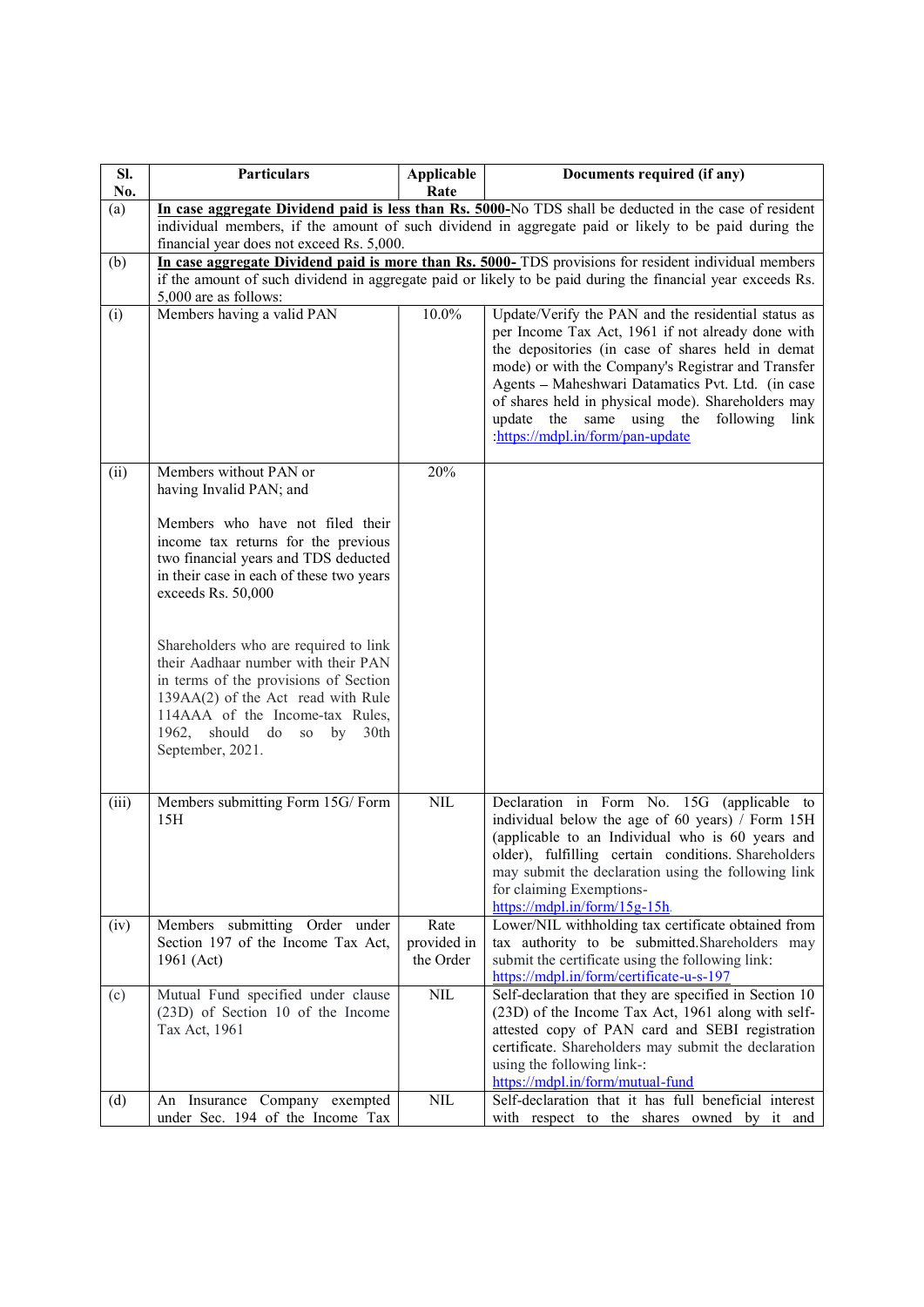|     | Act, 1961                                                 |            | documentary evidence that the provisions of section<br>194 of the Act are not applicable to them along with<br>Self attested copy of PAN card and IRDAI<br>registration certificate.<br>Shareholders may submit the declaration using the<br>link-https://mdpl.in/form/insurance-<br>following<br>company                                                                                                                                                                                                                              |
|-----|-----------------------------------------------------------|------------|----------------------------------------------------------------------------------------------------------------------------------------------------------------------------------------------------------------------------------------------------------------------------------------------------------------------------------------------------------------------------------------------------------------------------------------------------------------------------------------------------------------------------------------|
| (e) | Alternative Investment Fund (AIF)<br>established in India | <b>NIL</b> | Documentary evidence to prove that Investment<br>Fund is a fund as defined in clause (a) of the<br>Explanation 1 of section 115UB of the Act and<br>Declaration that its Dividend Income is exempt<br>under Section 10 (23FBA) of the Act and that they<br>are established as Category I or Category II AIF<br>under the Securities and Exchange Board of India<br>(Alternative Investment Fund) Regulations<br>Shareholders may submit the declaration using the<br>link-https://mdpl.in/form/alternative-<br>following<br>investment |
| (f) | New Pension System Trust                                  | <b>NIL</b> | Self-declaration that it qualifies as NPS trust and<br>income is eligible for exemption under section<br>$10(44)$ of the Act and being regulated by the<br>provisions of the Indian Trusts Act, 1882 along with<br>self-attested copy of the PAN card.                                                                                                                                                                                                                                                                                 |
| (g) | Other Non-Individual shareholders                         | <b>NIL</b> | Self-attested copy of documentary<br>evidence<br>supporting the exemption along with self-attested<br>copy of PAN card.                                                                                                                                                                                                                                                                                                                                                                                                                |

## 2) For Non-Resident Members:

| SI. | <b>Particulars</b>        | <b>Applicable Rate</b>                                                                                                                                                                                                                             | Documents required (if any)             |
|-----|---------------------------|----------------------------------------------------------------------------------------------------------------------------------------------------------------------------------------------------------------------------------------------------|-----------------------------------------|
| No. |                           |                                                                                                                                                                                                                                                    |                                         |
| (a) | <b>TDS</b><br>shall<br>be | 20% (plus applicable surcharge                                                                                                                                                                                                                     |                                         |
|     | Deducted/Withheld         | and cess)                                                                                                                                                                                                                                          |                                         |
|     |                           | (*twice the applicable rate<br>would be applicable in case the<br>shareholder:                                                                                                                                                                     |                                         |
|     |                           | a) has not filed his income tax<br>return for the previous two<br>financial years and the TDS<br>deducted in its case exceeds<br>Rs. 50,000 in each of these<br>two years; and<br>b) the shareholder has a<br>permanent establishment in<br>India) |                                         |
| (b) | Foreign Institutional     | 20% (plus applicable surcharge                                                                                                                                                                                                                     | Self Attested Copy of SEBI Registration |
|     | Investors (FIIs) /        | and cess)                                                                                                                                                                                                                                          | Certificate.                            |
|     | Foreign Portfolio         |                                                                                                                                                                                                                                                    |                                         |
|     | Investors (FPIs)          | (*twice the applicable rate                                                                                                                                                                                                                        |                                         |
|     | Investors (FPIs)          | would be applicable in case the                                                                                                                                                                                                                    |                                         |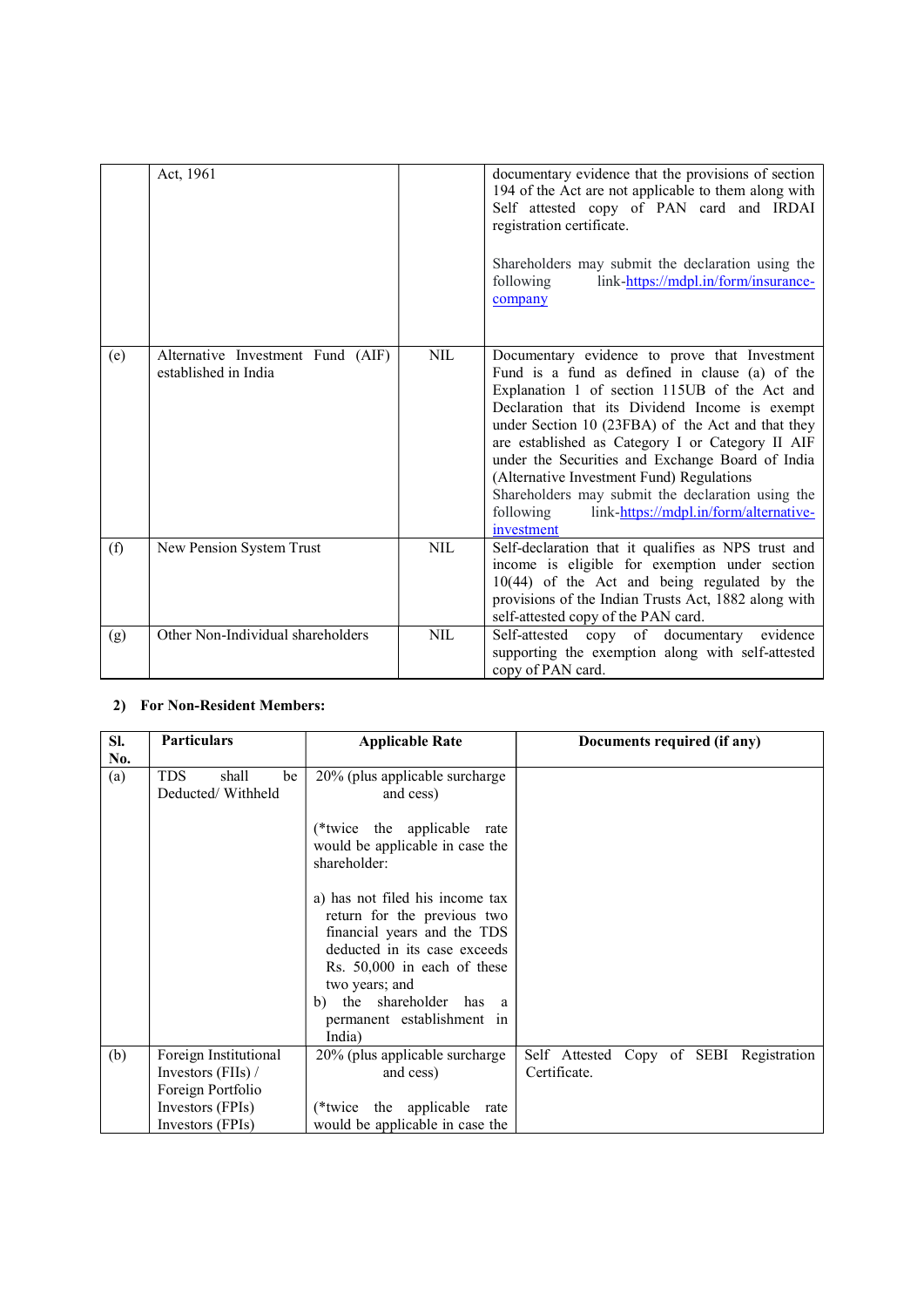|     |                                       | shareholder:                                                                                                                                                                                                                                                                                                                                                                                                                                                                                                                                                                                                                                                                                                  |                                                                                                                                                                                                                                                                                                                                                                                                                                                                                                                                                                                                                                                                                                                                                                                                                                                                                                                                                                                                                                                                                                                                                                                                                               |
|-----|---------------------------------------|---------------------------------------------------------------------------------------------------------------------------------------------------------------------------------------------------------------------------------------------------------------------------------------------------------------------------------------------------------------------------------------------------------------------------------------------------------------------------------------------------------------------------------------------------------------------------------------------------------------------------------------------------------------------------------------------------------------|-------------------------------------------------------------------------------------------------------------------------------------------------------------------------------------------------------------------------------------------------------------------------------------------------------------------------------------------------------------------------------------------------------------------------------------------------------------------------------------------------------------------------------------------------------------------------------------------------------------------------------------------------------------------------------------------------------------------------------------------------------------------------------------------------------------------------------------------------------------------------------------------------------------------------------------------------------------------------------------------------------------------------------------------------------------------------------------------------------------------------------------------------------------------------------------------------------------------------------|
|     |                                       | a) has not filed his income tax<br>return for the previous two<br>financial years and the TDS<br>deducted in its case exceeds<br>Rs. 50,000 in each of these<br>two years; and<br>shareholder<br>b)the<br>has<br>a<br>permanent establishment in<br>India)                                                                                                                                                                                                                                                                                                                                                                                                                                                    |                                                                                                                                                                                                                                                                                                                                                                                                                                                                                                                                                                                                                                                                                                                                                                                                                                                                                                                                                                                                                                                                                                                                                                                                                               |
| (c) | Non-resident<br>Other<br>Shareholders | 20% (plus applicable surcharge<br>and cess)<br><b>OR</b><br>Tax Treaty Rate**<br>(whichever is less)<br>Non-resident shareholders have<br>the option to be governed by<br>the provisions of the Double<br>Tax Avoidance Agreement<br>("DTAA") between India and<br>the country of tax residence of<br>the shareholder, if the DTAA<br>provisions are more beneficial.<br>(*twice the applicable rate<br>would be applicable in case the<br>shareholder:<br>a) has not filed his income tax<br>return for the previous two<br>financial years and the TDS<br>deducted in its case exceeds<br>Rs. 50,000 in each of these<br>two years; and<br>b) the shareholder has a<br>permanent establishment in<br>India) | Update/Verify the PAN and the residential<br>status as per Income Tax Act, 1961, if not<br>already done, with the depositories (in case of<br>shares held in demat mode) and with the<br>Company's Registrar and Transfer Agents -<br>Maheshwari Datamatics Pvt Ltd. (in case of<br>shares held in physical mode).<br>In order to apply the Tax Treaty rate, ALL the<br>following documents would be required:<br>1) Copy of Indian Tax Identification number<br>$(PAN)$ .<br>2) Tax Residency Certificate (TRC) obtained<br>from the tax authorities of the country of<br>which the shareholder is a resident<br>certifying status during Financial Year<br>2020-21.<br>3) Form 10F duly filled and signed (Format<br>attached herewith).<br>4) Self-declaration<br>Non-resident,<br>from<br>primarily covering the following:<br>- Non-resident is eligible to claim the<br>benefit of respective tax treaty<br>- Non-resident receiving the dividend<br>income is the beneficial owner of such<br>income<br>- Dividend<br>income<br><b>1S</b><br>not<br>attributable/effectively connected to any<br>Permanent Establishment (PE) or Fixed<br>Base in India. (Format attached<br>herewith).<br>Shareholders may submit the |
|     |                                       |                                                                                                                                                                                                                                                                                                                                                                                                                                                                                                                                                                                                                                                                                                               | declaration using the following link-<br>https://mdpl.in/form/10f                                                                                                                                                                                                                                                                                                                                                                                                                                                                                                                                                                                                                                                                                                                                                                                                                                                                                                                                                                                                                                                                                                                                                             |

The Company is not obligated to apply the beneficial DTAA rates at the time of tax deduction/withholding on dividend amounts. Application of beneficial DTAA Rate shall depend upon the completeness and satisfactory review by the Company, of the documents submitted by Non-Resident member.

 The Finance Act, 2021 has inter-alia inserted Section 206AB of the Act with effect from 1st July, 2021, which introduces special provisions for TDS in respect of taxpayers who have not filed their income-tax returns (referred to as specified persons). U/s 206AB of the Act, tax is to be deducted at higher of the following rates in case of payments to the specified persons: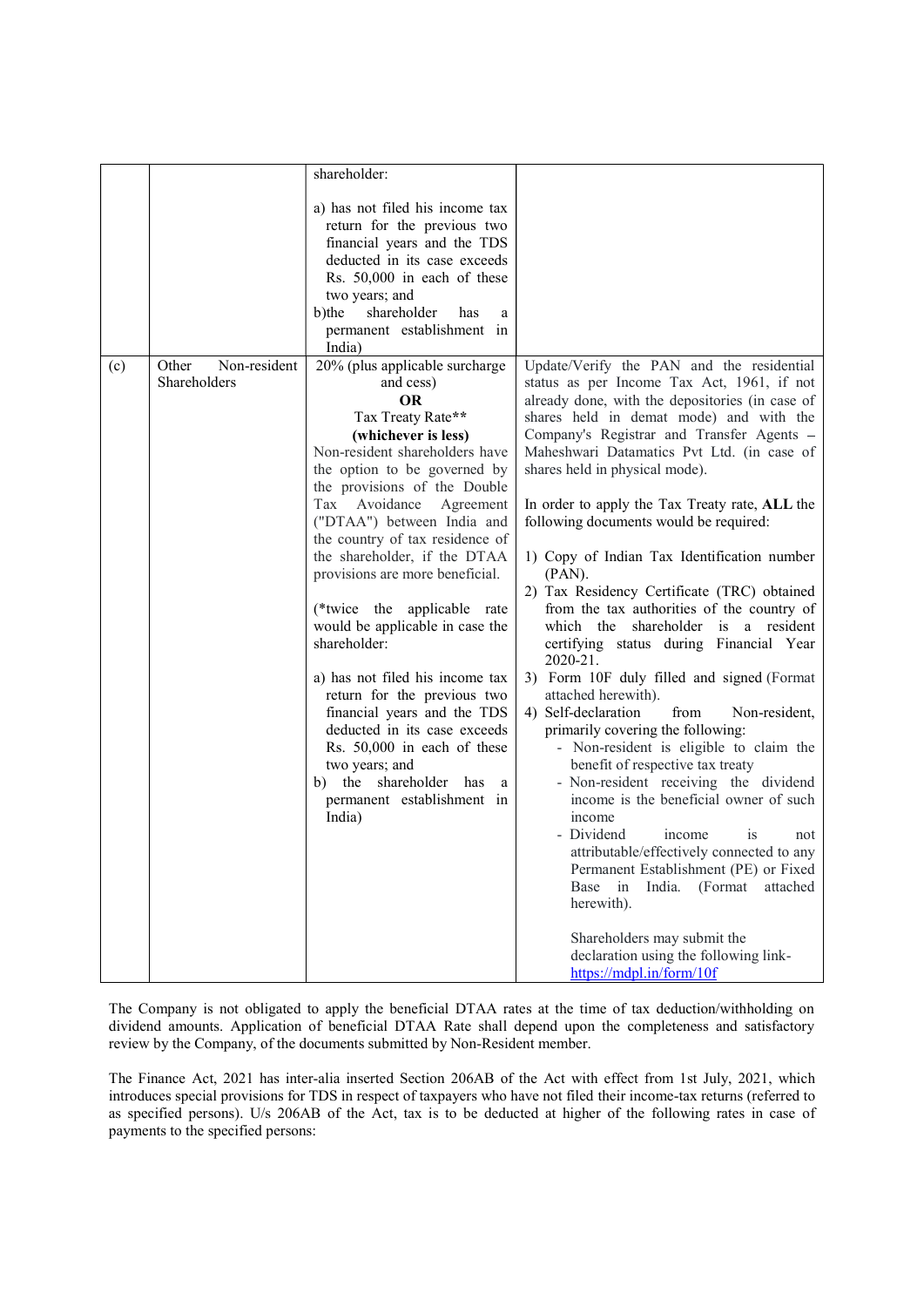(a) at twice the rate specified in the relevant provision of the Act; or (b) at twice the rate or rates in force; or (c) at the rate of 5%.

In cases where Sections 206AA and 206AB are applicable i.e. the shareholder has not submitted the PAN as well as not filed the return; tax will be deducted at higher of the two rates prescribed in these sections.

"Specified person" as defined u/s 206AB (3) is someone who has:

- 1. not filed income tax return for two previous years immediately prior to the previous year in which tax is required to be deducted, for which the time limit of filing of return of income under section 139(1) of the Act has expired; and
- 2. The aggregate of TDS and TCS in whose case is Rs. 50,000 or more in each of these two previous years.

Non-resident shareholders who do not have permanent establishment in India are excluded from the scope of a "specified person".

Please note that the information regarding whether a shareholder is a specified person or not will be downloaded through the functionality of the Income Tax Department. Accordingly, it is advised that non-residents, who have not filed their returns in the past years, to provide a declaration stating that they do not have a Permanent Establishment in India.

All the links given above will remain active till 1st September, 2021 and will be disabled on 2nd September, 2021.

### For all Members:

 Members holding shares under multiple accounts under different status / category and single PAN, may note that, higher of the tax as applicable to the status in which shares held under a PAN will be considered on their entire holding in different accounts.

In view of the prevailing COVID 19 situation, only scanned copies of the aforementioned tax relief documents such as PAN, Forms 15G/15H/10F/Self-declaration/documentary evidence etc. will be accepted by the Company as per link given above. The documents (duly completed and signed) are required to be submitted by uploading the documents on the link.The documents furnished by the shareholders shall be subject to review and examination by the Company before granting any beneficial rate or NIL rate. The Company reserves the right to reject the documents in case of any discrepancies or the documents are found to be incomplete.

In case of joint shareholders, the shareholder named first in the Register of Members is required to furnish the requisite documents for claiming any applicable beneficial tax rate.

Any such tax relief documents (PAN/15G/ 15H/10F/Self Declaration Form) received through any other methods like email or hand delivery will not be considered to determine and deduct appropriate TDS / withholding tax.

 Members may note that in case the tax on said dividend is deducted at a higher rate in absence of receipt, or insufficiency of the aforementioned details/documents from you, an option is available to you to file the return of income as per Income Tax Act, 1961 and claim an appropriate refund, if eligible. No claim shall lie against the Company for such taxes deducted.

Kindly note that a declaration must be filed with the Company where the whole or any part of the dividend income is assessable, under the provisions of the Act, in the hands of a person other than the shareholder in accordance with Rule 37BA(2) of the Income-tax Rules, 1962. The declaration must consist of Name, address, PAN of the person to whom credit is to be given and proportion of credit to be given in respect of dividend income. In case the Company does not receive such declaration before the stipulated timelines, it reserves the right to reject such declaration. In case you provide any wrong information relating to the aforesaid, the Company would be entitled to recover from you demands, if any, made on the Company by the tax authorities for incorrect submission of information.